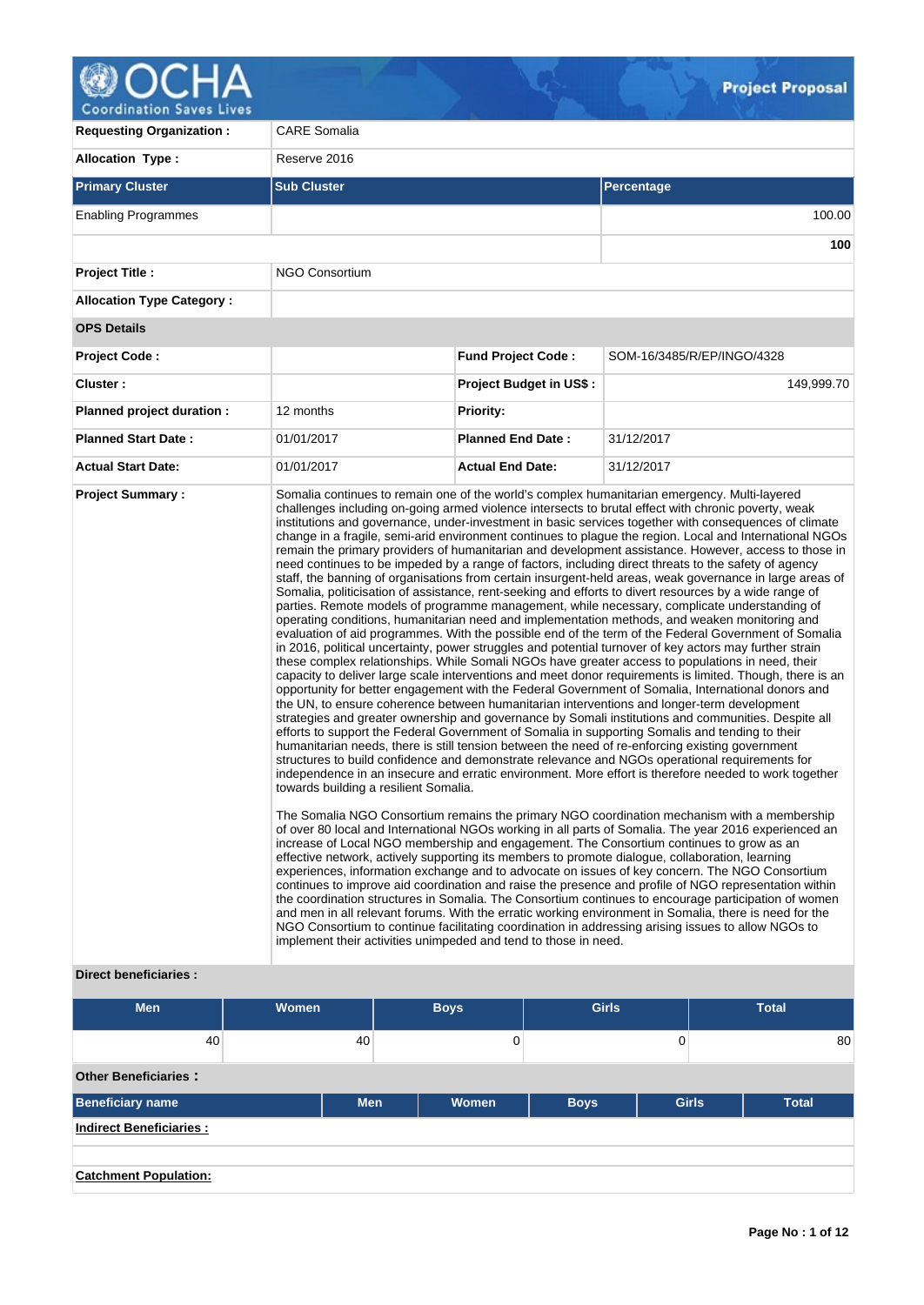The Somalia NGO Consortium is a network of Local and International NGOs working in and/or have projects in Somalia. In this regard, the target number of Local and International NGOs is 80. The Consortium advocates for gender equality by promoting participation of both men and women in all forums.

## **Link with allocation strategy :**

The project is linked to the Enabling Programmes.

#### **Sub-Grants to Implementing Partners :**

| Partner Name ˈ | <b>Partner Type</b> | <b>Budget in US\$</b> |
|----------------|---------------------|-----------------------|
|                |                     |                       |

#### **Other funding secured for the same project (to date) :**

| <b>Other Funding Source</b> | <b>Other Funding Amount</b> |
|-----------------------------|-----------------------------|
|                             |                             |

### **Organization focal point :**

| <b>Name</b>       | Title           | Email                             | <b>IPhone</b>    |
|-------------------|-----------------|-----------------------------------|------------------|
| Abdurahman Sharif | <b>Director</b> | director@somaliangoconsortium.org | +254 705 180 259 |
| <b>BACKGROUND</b> |                 |                                   |                  |

### **1. Humanitarian context analysis**

Somalia continues to remain one of the world's complex humanitarian emergency. Multi-layered challenges including on-going armed violence intersects to brutal effect with chronic poverty, weak institutions and governance, under-investment in basic services together with consequences of climate change in a fragile, semi-arid environment continues to plague the region. Local and International NGOs remain the primary providers of humanitarian and development assistance. However, access to those in need continues to be impeded by a range of factors, including direct threats to the safety of agency staff, the banning of organisations from certain insurgent-held areas, weak governance in large areas of Somalia, politicisation of assistance, rent-seeking and efforts to divert resources by a wide range of parties. With the possible end of the term of the Federal Government of Somalia in 2016, political uncertainty, power struggles and potential turnover of key actors may further strain these complex relationships. While Somali NGOs have greater access to populations in need, their capacity to deliver large scale interventions and meet donor requirements is limited. Though, there is an opportunity for better engagement with the Federal Government of Somalia, International donors and the UN, to ensure coherence between humanitarian interventions and longer-term development strategies and greater ownership and governance by Somali institutions and communities. More effort is therefore needed to work together towards building a resilient Somalia.

### **2. Needs assessment**

Coordination and information sharing are critical to enable life-saving programs of NGOs throughout Somalia. NGOs should be free to provide their experience to national and international stakeholders, all in an effort to facilitate effective delivery of aid, contribute to the alleviation of human suffering, and ultimately building a resilient Somalia. Coordination structures created by the Somali National Government are weak coupled with high government staff turnover and reshuffling of ministers making it difficult to rely on relationships and agreements already developed. With most donors and agency headquarters still based in neighbouring Kenya, a volatile operating environment and significant access constraints, remote management further complicates agencies' understanding of operating conditions, humanitarian need and implementation. As the Government continues struggling to extend its influence, significant relief, rehabilitation, reconstruction and governance challenges lie ahead. Success of these efforts will depend on the Somalis with a determining role to be played by the international community; the field level implementation will be done, in large part, by NGOs who remain critical operational partners and who need an independent coordination mechanism in an increasingly politicised and volatile operating environment.

### **3. Description Of Beneficiaries**

The Somalia NGO Consortium is a network of Local and International NGOs working in humanitarian and developmental areas in Somalia. Somali Civil Society umbrella organisations and women networks are also part of the Consortium. Furthermore, the Consortium supports the importance of gender equality and continues to advocate for men and women participation in all relevant forums.

### **4. Grant Request Justification**

Additional funding will enable the Consortium to enhance implementation of its core activities of information sharing, advocacy, representation and coordination in Somalia.

### **5. Complementarity**

The Somalia NGO Consortium, which has supported NGO coordination since 1999, is the primary NGO mechanism to support information sharing, coordination, representation, advocacy and capacity building and a key partner to other stakeholders including UN agencies and donors. Consortium membership includes national and international NGOs working in all regions of Somalia, accounting for the majority of NGO revenue spent in Somalia. Consortium representation and leadership in all areas of Somalia has strengthened, including in Mogadishu. The Consortium analyses the needs of its members regularly adapting its structure and activities. Consistent engagement with humanitarian UN agencies allows information sharing and common action. Support and facilitation of advocacy initiatives ensures that NGO concerns are brought to the forefront and all stakeholders inform of the situation on the ground. Working groups provide a platform for sharing of lessons learnt, creating of synergies and better understanding of the operating environment. The Consortium supports its members to improve the effectiveness of programmes by engaging all levels of external stakeholders in dialogue on policy-making, key decision affecting NGOs' delivery of quality assistance in Somalia/Somaliland and risk mitigation best practice. It promotes training on ethical delivery, humanitarian principles, standards and risk mitigation to increase aid effectiveness through greater principled engagement.

## **LOGICAL FRAMEWORK**

#### **Overall project objective**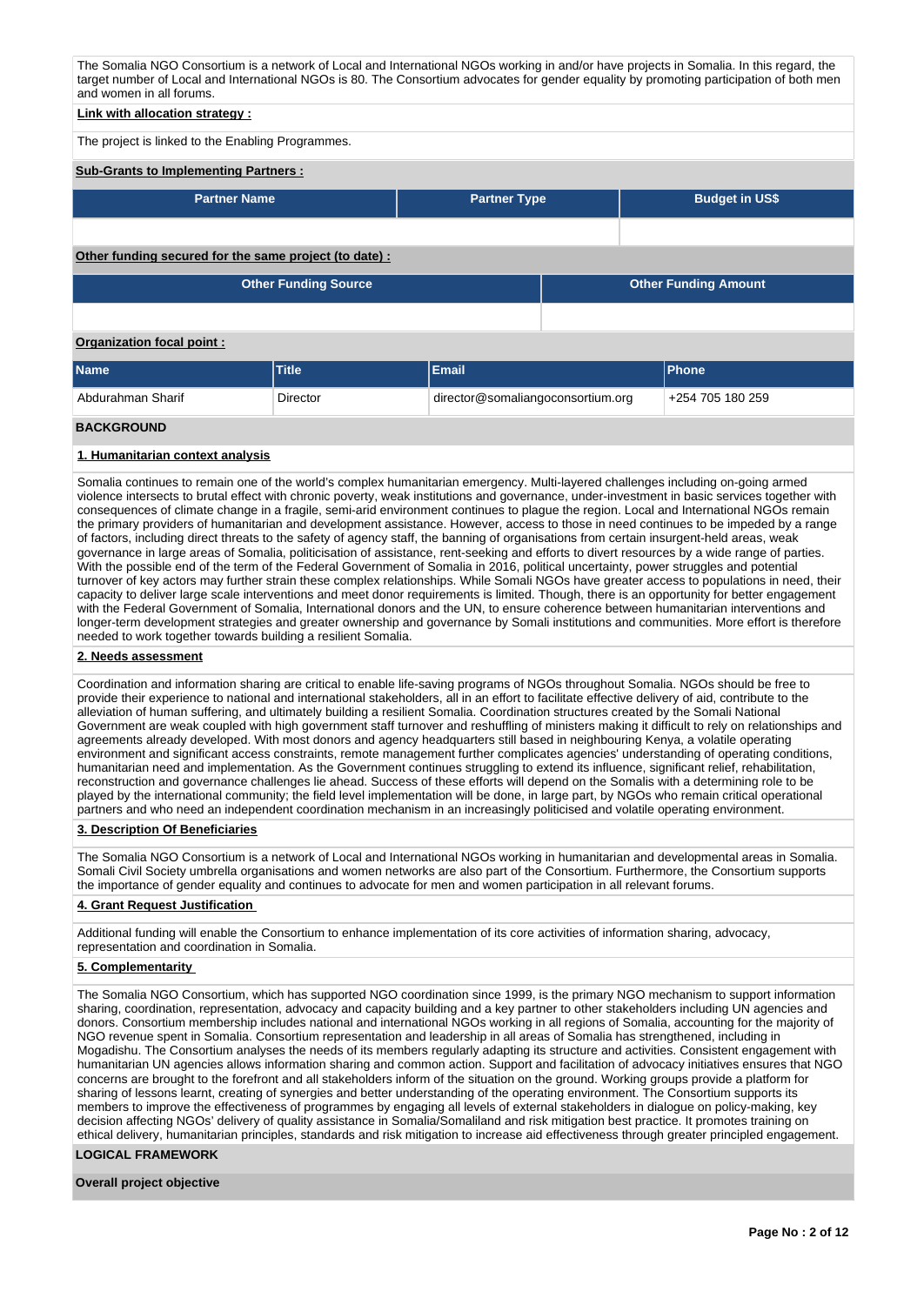A forum for information sharing among NGOs operational in Somalia, with effective support and coordination transmitting NGO experience and key concerns.

To strengthen NGO capacity and coordination between NGOs working in Somalia and facilitate their engagement with the Federal Government of Somalia and its Regional Administrations.

| <b>Enabling Programmes</b>                                                                                                                                                                                       |                                          |                                 |
|------------------------------------------------------------------------------------------------------------------------------------------------------------------------------------------------------------------|------------------------------------------|---------------------------------|
| <b>Cluster objectives</b>                                                                                                                                                                                        | Strategic Response Plan (SRP) objectives | <b>Percentage of activities</b> |
| Strengthen coordination to support delivery<br>of humanitarian aid to ensure equal access<br>for women, girls, boys and men                                                                                      | Somalia HRP 2016                         | 80                              |
| Disseminate messages on protection and<br>humanitarian needs of the vulnerable people<br>in Somalia and carry life-saving and disaster<br>risk reduction messaging relating to seasonal<br>and perennial shocks. | Somalia HRP 2016                         | <b>20</b>                       |

**Contribution to Cluster/Sector Objectives :** The enabling Programmes mandate and the justification of its existence is the ability to have crosscutting issues of implementation while at the same time supplement existing programmes especially to other clusters in existence. This grant request will supplement other clusters owing to its nature of coordination and support of membership activities with the Consortium's ability to provide a data pool and a forum for information exchange. Through this aspect there will be interlinkages that will promote efficiency on all thematic contexts of operation within Somalia actors.

## **Outcome 1**

A forum for coordination, collaboration and information sharing among NGOs operational in Somalia is provided and maintained.

## **Output 1.1**

### **Description**

An effective inclusive coordination and communication mechanism provided for NGOs working in Somalia and other strategic external stakeholders

# **Assumptions & Risks**

NGOs actively participate in Consortium activities.

### **Activities**

**Activity 1.1.1** 

## **Standard Activity : Not Selected**

Provide an effective platform for coordination and communication mechanisms for NGOs working in Somalia

### **Activity 1.1.2**

### **Standard Activity : Not Selected**

Facilitate information sharing with NGOs and other key actors appropriate to enhance effective communication and coordination. **Indicators**

|                                |                                                                 |                                                                                                        | <b>End cycle beneficiaries</b> |              | End<br>cycle      |  |               |
|--------------------------------|-----------------------------------------------------------------|--------------------------------------------------------------------------------------------------------|--------------------------------|--------------|-------------------|--|---------------|
| Code                           | <b>Cluster</b>                                                  | <b>Indicator</b>                                                                                       | <b>Men</b>                     | <b>Women</b> | <b>Boys</b> Girls |  | <b>Target</b> |
| Indicator 1.1.1                | <b>Enabling Programmes</b>                                      | Number of coordination meetings held or<br>facilitated                                                 |                                |              |                   |  | 60            |
|                                | <b>Means of Verification: Participant List, Meeting Minutes</b> |                                                                                                        |                                |              |                   |  |               |
| <b>Outcome 2</b>               |                                                                 |                                                                                                        |                                |              |                   |  |               |
|                                |                                                                 | NGO key positions/concerns are represented within key coordination forums.                             |                                |              |                   |  |               |
| Output 2.1                     |                                                                 |                                                                                                        |                                |              |                   |  |               |
| <b>Description</b>             |                                                                 |                                                                                                        |                                |              |                   |  |               |
|                                | NGO positions articulated in key coordination forums.           |                                                                                                        |                                |              |                   |  |               |
| <b>Assumptions &amp; Risks</b> |                                                                 |                                                                                                        |                                |              |                   |  |               |
|                                | NGOs actively participate in articulating their concerns.       |                                                                                                        |                                |              |                   |  |               |
| <b>Activities</b>              |                                                                 |                                                                                                        |                                |              |                   |  |               |
| Activity 2.1.1                 |                                                                 |                                                                                                        |                                |              |                   |  |               |
|                                | <b>Standard Activity: Not Selected</b>                          |                                                                                                        |                                |              |                   |  |               |
|                                |                                                                 | Represent NGO members in coordination forums negotiating in their interest.                            |                                |              |                   |  |               |
| Activity 2.1.2                 |                                                                 |                                                                                                        |                                |              |                   |  |               |
|                                | <b>Standard Activity: Not Selected</b>                          |                                                                                                        |                                |              |                   |  |               |
|                                |                                                                 | Facilitate advocacy initiatives by developing briefings and statements to articulate key NGO concerns. |                                |              |                   |  |               |
| <b>Indicators</b>              |                                                                 |                                                                                                        |                                |              |                   |  |               |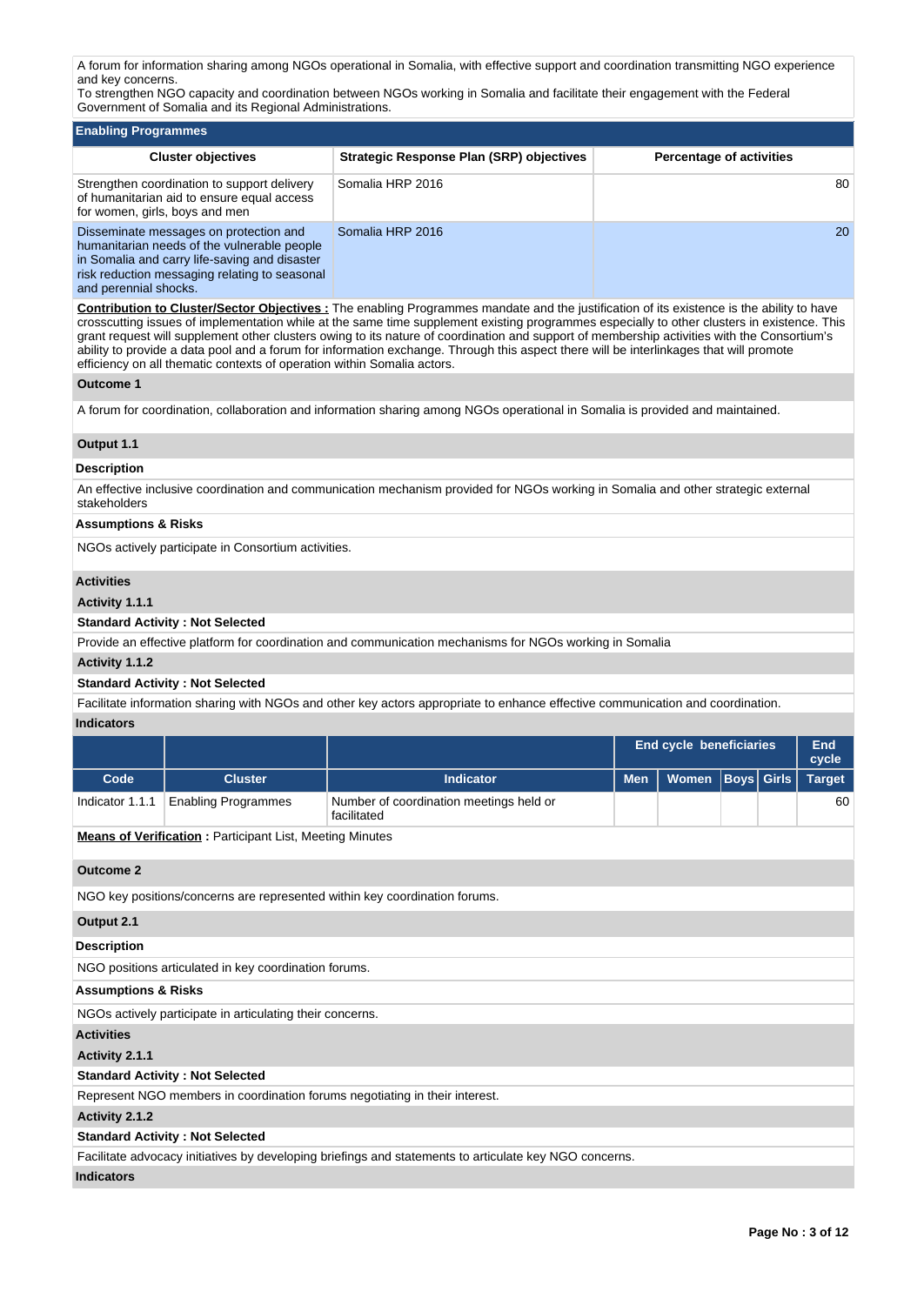|                                |                                                                           |                                                                                                                                      | <b>End cycle beneficiaries</b> |                                | End<br>cycle                |              |                     |
|--------------------------------|---------------------------------------------------------------------------|--------------------------------------------------------------------------------------------------------------------------------------|--------------------------------|--------------------------------|-----------------------------|--------------|---------------------|
| Code                           | <b>Cluster</b>                                                            | <b>Indicator</b>                                                                                                                     | <b>Men</b>                     | Women                          | <b>Boys</b>                 | <b>Girls</b> | <b>Target</b>       |
| Indicator 2.1.1                | <b>Enabling Programmes</b>                                                | Number of coordination meetings held or<br>facilitated                                                                               |                                |                                |                             |              | 25                  |
|                                |                                                                           | Means of Verification: Participant List, Reports, Training Manual, Bulletins, Brochures, Key messages, Press releases                |                                |                                |                             |              |                     |
| <b>Outcome 3</b>               |                                                                           |                                                                                                                                      |                                |                                |                             |              |                     |
|                                |                                                                           | Effective and accountable delivery of assistance to Somali communities in need.                                                      |                                |                                |                             |              |                     |
| Output 3.1                     |                                                                           |                                                                                                                                      |                                |                                |                             |              |                     |
| <b>Description</b>             |                                                                           |                                                                                                                                      |                                |                                |                             |              |                     |
|                                | NGOs to deliver effective and accountable assistance to Somalis in need.  | Trained NGOs (local and international) on Risk Management & Accountability, Working in Somalia and Monitoring & Evaluation to enable |                                |                                |                             |              |                     |
| <b>Assumptions &amp; Risks</b> |                                                                           |                                                                                                                                      |                                |                                |                             |              |                     |
|                                | NGO staff trained will apply learning in their organisations.             | Ability of NGOs to join the Consortium is not negatively impacted by security or financial challenges.                               |                                |                                |                             |              |                     |
| <b>Activities</b>              |                                                                           |                                                                                                                                      |                                |                                |                             |              |                     |
| Activity 3.1.1                 |                                                                           |                                                                                                                                      |                                |                                |                             |              |                     |
|                                | <b>Standard Activity: Not Selected</b>                                    |                                                                                                                                      |                                |                                |                             |              |                     |
|                                | disseminate capacity building opportunities.                              | Centralise information on capacity building opportunities through the Consortium Skills Development Hub on the website as well as    |                                |                                |                             |              |                     |
| Activity 3.1.2                 |                                                                           |                                                                                                                                      |                                |                                |                             |              |                     |
|                                | <b>Standard Activity: Not Selected</b>                                    |                                                                                                                                      |                                |                                |                             |              |                     |
|                                | through greater principled engagement.                                    | Promote training on risk management & accountability, Working in Somalia and monitoring & evaluation to increase aid effectiveness   |                                |                                |                             |              |                     |
| <b>Indicators</b>              |                                                                           |                                                                                                                                      |                                |                                |                             |              |                     |
|                                |                                                                           |                                                                                                                                      |                                | <b>End cycle beneficiaries</b> |                             |              | End<br>cycle        |
| Code                           | <b>Cluster</b>                                                            | <b>Indicator</b>                                                                                                                     | <b>Men</b>                     | Women                          | <b>Girls</b><br><b>Boys</b> |              |                     |
| Indicator 3.1.1                | <b>Enabling Programmes</b>                                                | Number of coordination meetings held or<br>facilitated                                                                               |                                |                                |                             |              | 6                   |
|                                | <b>Means of Verification:</b> Participant List; Reports; Training Manuals |                                                                                                                                      |                                |                                |                             |              |                     |
| <b>Outcome 4</b>               |                                                                           |                                                                                                                                      |                                |                                |                             |              |                     |
|                                |                                                                           | A constructive platform for dialogue and engagement between NGOs and Government/Regional Administration is maintained.               |                                |                                |                             |              |                     |
| Output 4.1                     |                                                                           |                                                                                                                                      |                                |                                |                             |              |                     |
| <b>Description</b>             |                                                                           |                                                                                                                                      |                                |                                |                             |              |                     |
|                                |                                                                           | Regular and constructive dialogue between NGOs and Government/Regional Administrations.                                              |                                |                                |                             |              |                     |
| <b>Assumptions &amp; Risks</b> |                                                                           |                                                                                                                                      |                                |                                |                             |              |                     |
|                                | Government is open to and has time to meet with NGO representatives.      |                                                                                                                                      |                                |                                |                             |              |                     |
| <b>Activities</b>              |                                                                           |                                                                                                                                      |                                |                                |                             |              |                     |
| Activity 4.1.1                 |                                                                           |                                                                                                                                      |                                |                                |                             |              |                     |
|                                | <b>Standard Activity: Not Selected</b>                                    |                                                                                                                                      |                                |                                |                             |              |                     |
|                                |                                                                           | Facilitation of meetings between NGOs and Government/Regional Administrative representatives.                                        |                                |                                |                             |              |                     |
| Activity 4.1.2                 |                                                                           |                                                                                                                                      |                                |                                |                             |              |                     |
|                                | <b>Standard Activity: Not Selected</b>                                    |                                                                                                                                      |                                |                                |                             |              |                     |
|                                |                                                                           | NGO position on administrative issues clearly articulated to all relevant stakeholders and disseminated to NGO Consortium members.   |                                |                                |                             |              |                     |
| <b>Indicators</b>              |                                                                           |                                                                                                                                      |                                |                                |                             |              |                     |
|                                |                                                                           |                                                                                                                                      |                                | End cycle beneficiaries        |                             |              | <b>End</b><br>cycle |

|                            |                             |                                                                                               |            | <b>LIN VYVID DUIDIDINING</b> |  |                   | .<br>cycle    |  |  |  |  |
|----------------------------|-----------------------------|-----------------------------------------------------------------------------------------------|------------|------------------------------|--|-------------------|---------------|--|--|--|--|
| Code                       | <b>Cluster</b>              | <b>Indicator</b>                                                                              | <b>Men</b> | Women                        |  | <b>Boys Girls</b> | <b>Target</b> |  |  |  |  |
| Indicator 4.1.1            | <b>Enabling Programmes</b>  | Number of coordination meetings held or<br>facilitated                                        |            |                              |  |                   | 6             |  |  |  |  |
|                            |                             | <b>Means of Verification:</b> Participant List, Meeting Minutes, Reports, Meeting Invitations |            |                              |  |                   |               |  |  |  |  |
| <b>Additional Targets:</b> |                             |                                                                                               |            |                              |  |                   |               |  |  |  |  |
| <b>M&amp;R</b>             |                             |                                                                                               |            |                              |  |                   |               |  |  |  |  |
|                            | Monitoring & Reporting plan |                                                                                               |            |                              |  |                   |               |  |  |  |  |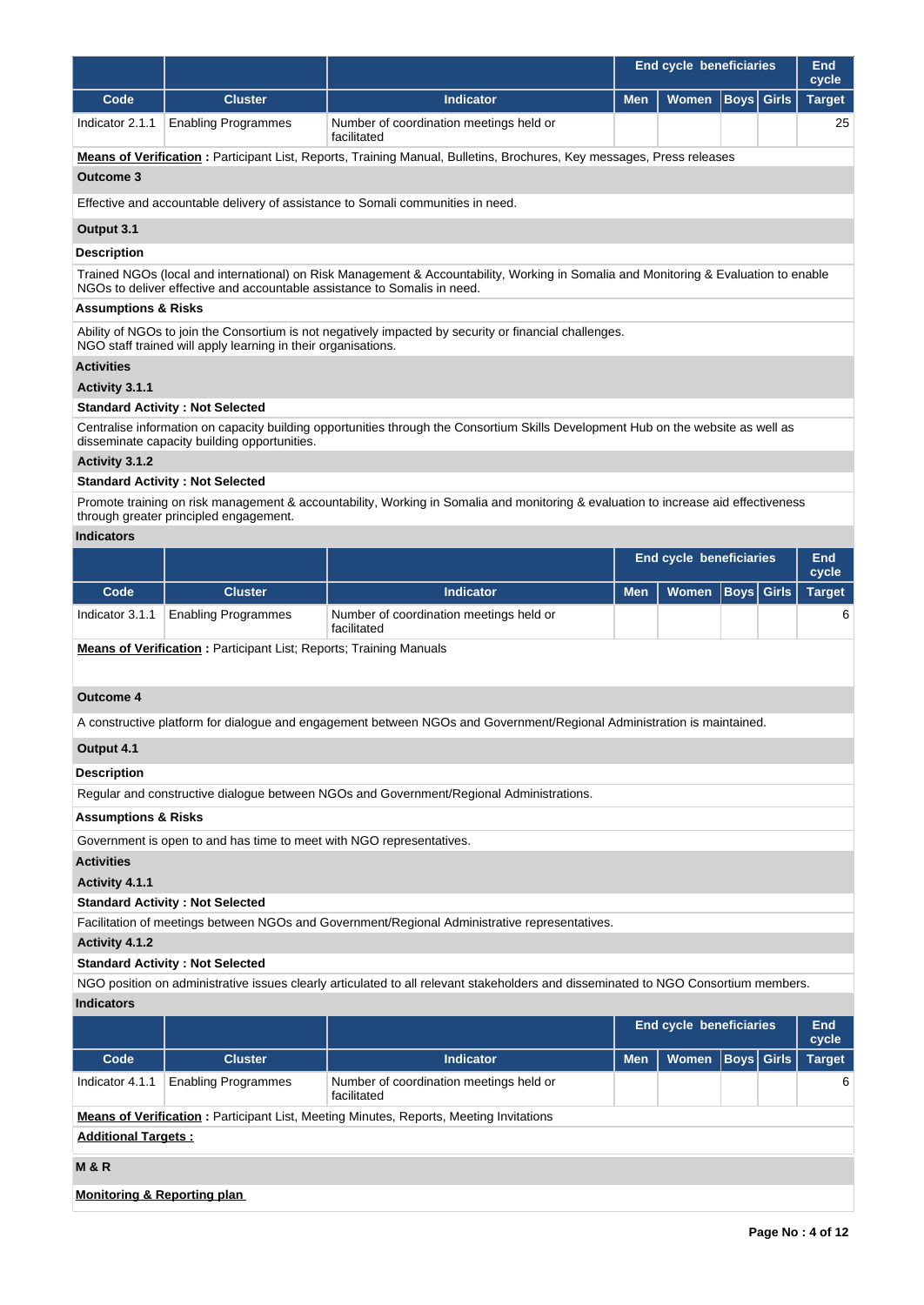Monitoring & Evaluation within the Consortium are grounded on surveys and assessments that are periodically carried out. Evaluations are ongoing processes that ensure accountability within the organisation. The Consortium manages its outputs and impacts of indicators with structured work plans that are guided by the Mandate and Consortium Strategy to determine the Consortium's progress. A feedback mechanism has been put in place to ensure member concerns are understood and addressed.

## **Workplan**

| <b>Activitydescription</b>                                                                                                                                            | Year |          | 2            | 3            |              | 5        |                         |              | 8            | 9            | 10.          |              |  |
|-----------------------------------------------------------------------------------------------------------------------------------------------------------------------|------|----------|--------------|--------------|--------------|----------|-------------------------|--------------|--------------|--------------|--------------|--------------|--|
| Activity 1.1.1: Provide an effective platform for coordination and communication<br>mechanisms for NGOs working in Somalia                                            | 2016 |          |              |              |              |          |                         |              |              |              |              |              |  |
|                                                                                                                                                                       | 2017 | $\times$ | $\mathsf{X}$ | $\mathsf{X}$ | <b>X</b>     | IX.      | $\mathsf{x}$            | $\mathsf{X}$ | $X$ $X$      |              | $\mathsf{X}$ | $\mathsf{X}$ |  |
| Activity 1.1.2: Facilitate information sharing with NGOs and other key actors<br>appropriate to enhance effective communication and coordination.                     | 2016 |          |              |              |              |          |                         |              |              |              |              |              |  |
|                                                                                                                                                                       | 2017 | X.       |              | $X$ $X$ $X$  |              | <b>X</b> | <b>X</b>                | IX.          | $\mathsf{X}$ | ΙX.          | ΙX.          | $\mathsf{X}$ |  |
| Activity 2.1.1: Represent NGO members in coordination forums negotiating in their<br>interest.                                                                        | 2016 |          |              |              |              |          |                         |              |              |              |              |              |  |
|                                                                                                                                                                       | 2017 | X        | <b>X</b>     | ΙX.          | $\mathsf{X}$ | <b>X</b> | $\mathsf{X}$            | ΙX.          | $\mathsf{X}$ | <b>X</b>     | ΙX.          | ΙX           |  |
| Activity 2.1.2: Facilitate advocacy initiatives by developing briefings and statements<br>to articulate key NGO concerns.                                             | 2016 |          |              |              |              |          |                         |              |              |              |              |              |  |
|                                                                                                                                                                       | 2017 |          |              | X            |              |          | X                       |              |              | X            |              |              |  |
| Activity 3.1.1: Centralise information on capacity building opportunities through the<br>Consortium Skills Development Hub on the website as well as disseminate      | 2016 |          |              |              |              |          |                         |              |              |              |              |              |  |
| capacity building opportunities.                                                                                                                                      | 2017 | $\times$ | $\mathsf{X}$ | $\mathsf{X}$ | $\mathsf{X}$ | <b>X</b> | $\overline{\mathsf{x}}$ | $\mathsf{X}$ | <b>X</b>     | $\mathsf{X}$ | Ιx.          | $\mathsf{X}$ |  |
| Activity 3.1.2: Promote training on risk management & accountability, Working in<br>Somalia and monitoring & evaluation to increase aid effectiveness through greater | 2016 |          |              |              |              |          |                         |              |              |              |              |              |  |
| principled engagement.                                                                                                                                                | 2017 |          |              | X            |              |          | X                       |              |              | X            |              |              |  |
| Activity 4.1.1: Facilitation of meetings between NGOs and Government/Regional<br>Administrative representatives.                                                      | 2016 |          |              |              |              |          |                         |              |              |              |              |              |  |
|                                                                                                                                                                       | 2017 |          |              |              |              | X        |                         |              |              |              | X            |              |  |
| Activity 4.1.2: NGO position on administrative issues clearly articulated to all<br>relevant stakeholders and disseminated to NGO Consortium members.                 | 2016 |          |              |              |              |          |                         |              |              |              |              |              |  |
|                                                                                                                                                                       | 2017 | X        | X.           | ΙX.          | X.           | <b>X</b> | $\mathsf{x}$            | ΙX.          | $\times$     | <b>X</b>     | IX.          | ΙX           |  |

# **OTHER INFO**

## **Accountability to Affected Populations**

The NGO Consortium produces and disseminates information products to its membership including weekly bulletins, regional and thematic updates on key developments in Somalia. This is done through a mass mailing platform. Also, feedback of external and internal meetings is relayed to the membership in form of meeting minutes. Provision of platforms for information exchange and coordination both at Nairobi and in Somalia/Somaliland ensuring agencies are consistently updated remains a key aspect of the Consortium's work. During the implementation period, issues that may arise out of contextual frameworks in Somalia are areas the Consortium addresses through press releases and statements when the need arises.

### **Implementation Plan**

Provision of support to enable strategic field coordination will be done through meetings in the field on thematic issues and at monthly meetings aimed at bringing the membership up to date on issues affecting their operations. Enabled active participation of a growing number of increasingly capable NGOs by providing a forum/platform where agencies can present their concerns and debate on the best way forward in addressing the same.Facilitation of public briefings and statements to increase understanding of NGO programming in Somalia and key NGO concerns will be done in conjunction with the membership based on evidence and field experience. Centralisation of information on capacity building and pursuing of lessons learnt will be published on a skills development hub. Members will personally upload information of their project activities onto the Consortium's interactive map to enhance visibility and promoting transparency. Represent Consortium members in coordination fora negotiating their interests will be carried out by the Consortium director and regional focal points where applicable to ensure NGO concerns are vocalized and taken into consideration. Facilitate advocacy initiatives on areas of common concern is also a core activity.

### **Coordination with other Organizations in project area**

**Name of the organization Areas/activities of collaboration and rationale** 

**Environment Marker Of The Project**

## **Gender Marker Of The Project**

1- The project is designed to contribute in some limited way to gender equality

### **Justify Chosen Gender Marker Code**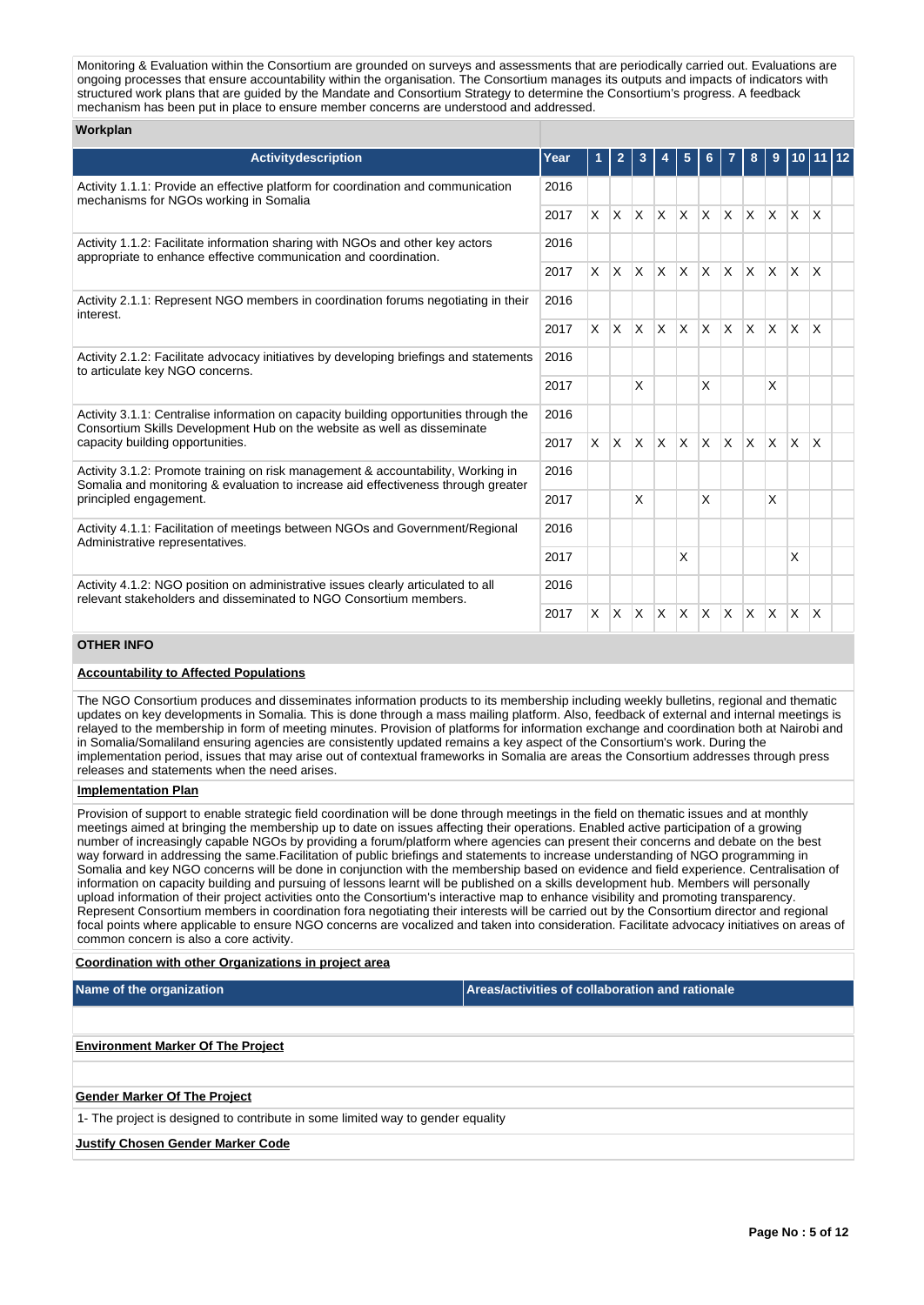Consortium membership comprises pf humanitarian and development organisations, including Somali civil society umbrella organisations and women networks. Consortium representation in Somalia has been strengthened with a female regional focal point. The Consortium provides space for NGOs to articulate their experience and needs and to enable those voices that are otherwise largely discriminated against, in particular women and youth, to be heard. Furthermore, the NGO Consortium continues to advocate for participation of men and women in key relevant forums.

## **Protection Mainstreaming**

# **Country Specific Information**

# **Safety and Security**

**Access**

# **BUDGET**

| Code | <b>Budget Line Description</b>                                                                                                                                                                                                                                                                                                                                                                                                                                                                                          |   | D / S Quantity | Unit<br>cost          | <b>Duration</b><br><b>Recurran</b><br>ce | $\%$<br>charged<br>to CHF | <b>Total Cost</b> |
|------|-------------------------------------------------------------------------------------------------------------------------------------------------------------------------------------------------------------------------------------------------------------------------------------------------------------------------------------------------------------------------------------------------------------------------------------------------------------------------------------------------------------------------|---|----------------|-----------------------|------------------------------------------|---------------------------|-------------------|
|      | <b>Staff and Other Personnel Costs</b>                                                                                                                                                                                                                                                                                                                                                                                                                                                                                  |   |                |                       |                                          |                           |                   |
| 1.12 | Membership & Communications Officer - CARE Employee                                                                                                                                                                                                                                                                                                                                                                                                                                                                     | D | 1 <sup>1</sup> | 1,000<br>.00          | 12                                       | 23.00                     | 2,760.00          |
|      | The Membership and Communications Officer (1) is based in Hargeisa, in charge of registration of membership, maintenance of<br>website information and administrative support at a monthly rate of \$1,000. This includes salary, taxes ad insurances. She/he will<br>be 100% dedicated to this project. SHF will cover 23% of the total Budget.                                                                                                                                                                        |   |                |                       |                                          |                           |                   |
| 1.11 | NGO Consortium Program Officer - CARE Employee                                                                                                                                                                                                                                                                                                                                                                                                                                                                          | D | 1 <sup>1</sup> | 2,086<br>.00          | 12                                       | 23.00                     | 5,757.36          |
|      | The Project Officer (1) is based in Nairobi, in charge of support of implementation of project activities at a monthly rate of \$2,086.<br>She is 100% dedicated to this project. SHF will cover 23% of the total Budget.                                                                                                                                                                                                                                                                                               |   |                |                       |                                          |                           |                   |
| 1.10 | Senior Advocacy & Information Officer - CARE Employee                                                                                                                                                                                                                                                                                                                                                                                                                                                                   | D |                | $1 \mid 2,790$<br>.00 | 12                                       | 23.00                     | 7,700.40          |
|      | The Senior Advocacy & Information Officer (1) is based in Nairobi, in charge of policy development, Support of Advocacy in<br>Nairobi and regions at a monthly rate of \$2,790. This includes salary, taxes ans insurances. She is 100% dedicated to this<br>project. SHF will cover 23% of the total Budget.                                                                                                                                                                                                           |   |                |                       |                                          |                           |                   |
| 1.9  | Regional Coordinator - South - CARE Employee                                                                                                                                                                                                                                                                                                                                                                                                                                                                            | D | 1 <sup>1</sup> | 4,000<br>.00          | 12                                       | 23.00                     | 11,040.00         |
|      | The Regional Coordinator, South Central (1) is based in the field office of Mogadishu, in charge of managing and coordinating of<br>the South Central region at a monthly rate of \$4,000. She is 100% dedicated to this project. SHF will cover 23% of the total<br>Budget.                                                                                                                                                                                                                                            |   |                |                       |                                          |                           |                   |
| 1.8  | Regional Coordinator - Puntland - CARE Employee                                                                                                                                                                                                                                                                                                                                                                                                                                                                         | D |                | $1 \mid 3,500$<br>.00 | 12                                       | 23.00                     | 9,660.00          |
|      | The Regional Coordinator, Puntland(1) is based in the field office of Garowe, in charge of managing and coordinating of the<br>Puntland region at a monthly rate of \$3,500. He is 100% dedicated to this project. SHF will cover 23% of the total Budget.                                                                                                                                                                                                                                                              |   |                |                       |                                          |                           |                   |
| 1.7  | Regional Coordinator - Somaliland - CARE Employee                                                                                                                                                                                                                                                                                                                                                                                                                                                                       | D |                | $1 \mid 3,500$<br>.00 | 12                                       | 23.00                     | 9.660.00          |
|      | The Regional Coordinator, Somaliland (1), is based in the field office of Hargeisa, in charge of managing and coordinating<br>Somaliland region at a monthly rate of \$3,500. She is 100% dedicated to this project. SHF will cover 23% of the total Budget.                                                                                                                                                                                                                                                            |   |                |                       |                                          |                           |                   |
| 1.6  | NGO Consortium Deputy Director - CARE Employee                                                                                                                                                                                                                                                                                                                                                                                                                                                                          | D |                | $1 \mid 9,167$<br>.00 | 6                                        | 23.00                     | 12,650.46         |
|      | The Deputy Director, is based in Nairobi and will focus on strengthening NGO coordination inside Somalia and information<br>sharing (website, bulletin etc) at a monthly rate of \$9,167. She/he will be 100% dedicated to this project. SHF will cover 23% of<br>the total Budget. This budget line is purely the net salary. Personnel costs other than salaries (insurance, taxes, severance &<br>liability and housing allowance when applicable) are excluded from this proposal, paid in full from other sources. |   |                |                       |                                          |                           |                   |
| 1.5  | NGO Consortium Director - CARE Employee                                                                                                                                                                                                                                                                                                                                                                                                                                                                                 | D | 1 <sup>1</sup> | 10,50<br>0.00         | 12                                       | 23.00                     | 28,980.00         |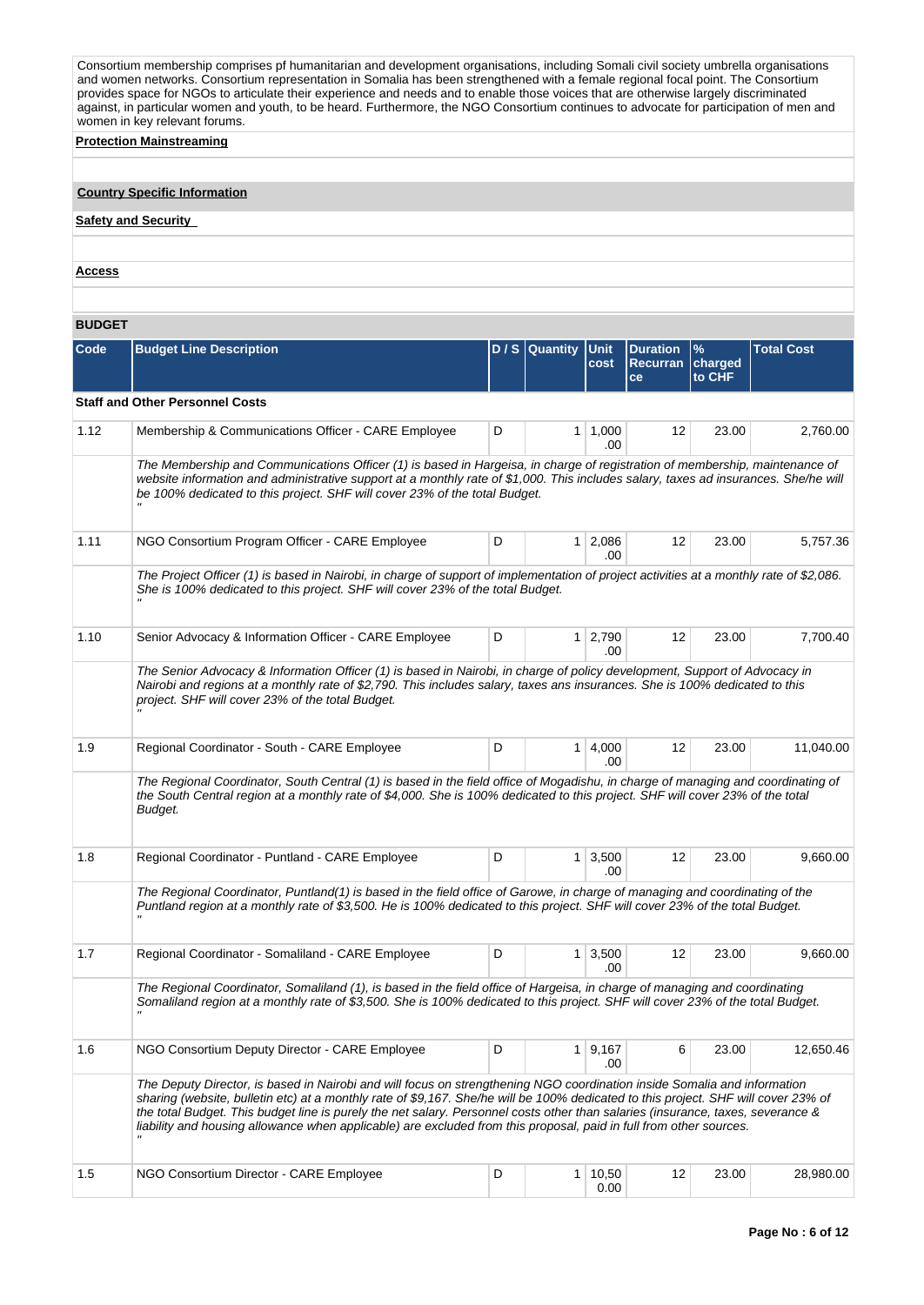|     | The Country Director is based in Nairobi and is in charge of supervision of the whole program providing leadership and strategic<br>direction at a monthly rate of \$10,500. He is 100% dedicated to this project. SHF will cover 23% of the total Budget.<br>This budget line is purely the net salary. Personnel costs other than salaries (insurance, taxes, severance & liability and housing<br>allowance when applicable) are excluded from this proposal, paid in full from other sources." |   |                |                       |    |       |           |
|-----|----------------------------------------------------------------------------------------------------------------------------------------------------------------------------------------------------------------------------------------------------------------------------------------------------------------------------------------------------------------------------------------------------------------------------------------------------------------------------------------------------|---|----------------|-----------------------|----|-------|-----------|
| 1.4 | NGO Consortium Finance Officer - CARE Employee                                                                                                                                                                                                                                                                                                                                                                                                                                                     | s |                | $1 \mid 2,344$<br>.00 | 12 | 23.00 | 6,469.44  |
|     | The Finance Officer is in charge of implementation of finance functions at a monthly rate of \$2,344. This includes salary, taxes<br>and insurances. He is 100% dedicated to this project, and based in Nairobi. SHF will contribute 23% of the budget.                                                                                                                                                                                                                                            |   |                |                       |    |       |           |
| 1.3 | NGO Consortium Executive Assistant                                                                                                                                                                                                                                                                                                                                                                                                                                                                 | s | 1              | 1,500<br>.00          | 6  | 23.00 | 2.070.00  |
|     | The Executive Assistant (1) is based in Nairobi, in charge of handling day to day activities in the Consortium offices at a monthly<br>rate of \$1,500. This salary includes taxes and insurances. She is 100% dedicated to this project. SHF will cover 23% of the total<br>Budget.                                                                                                                                                                                                               |   |                |                       |    |       |           |
| 1.2 | CARE Human Resource/Admin. Officer - CARE Employee                                                                                                                                                                                                                                                                                                                                                                                                                                                 | s | 1 <sup>1</sup> | 417.0<br>0            | 12 | 23.00 | 1,150.92  |
|     | CARE Human Resource/Administration Officer - comitment of their time to the Somalia NGO Consortium program and is in<br>charge of all Human resource related matters to ensure implementation and adherence to CARE guidelines and donor<br>requirements. The monthly rate is \$417. SHF will contribute 23% of the total budget.                                                                                                                                                                  |   |                |                       |    |       |           |
| 1.1 | <b>CARE Grants Officer - CARE Employee</b>                                                                                                                                                                                                                                                                                                                                                                                                                                                         | s | 1 <sup>1</sup> | 417.0<br>0            | 12 | 23.00 | 1,150.92  |
|     | CARE Grants Officer - commitment of their time to the Somalia NGO Consortium program and is in charge of all<br>compliance/grants management matters to ensure implementation and adherence to CARE guidelines and donor requirements.<br>The monthly rate is \$417. SHF will contribute 23% of the total budget.                                                                                                                                                                                  |   |                |                       |    |       |           |
|     | <b>Section Total</b>                                                                                                                                                                                                                                                                                                                                                                                                                                                                               |   |                |                       |    |       | 99,049.50 |
|     | <b>Supplies, Commodities, Materials</b>                                                                                                                                                                                                                                                                                                                                                                                                                                                            |   |                |                       |    |       |           |
| 2.1 | Vehicle hire costs (Somaliland)                                                                                                                                                                                                                                                                                                                                                                                                                                                                    | D |                | $1 \mid 1,300$<br>.00 | 12 | 23.00 | 3,588.00  |
|     | Vehicle Hire Somaliland: A vehicle is hired on a monthly basis at a rate of \$1,300 per month. This enables the Hargeisa field<br>office to meet its transport needs while on duty. SHF will cover 23% of the budget.                                                                                                                                                                                                                                                                              |   |                |                       |    |       |           |
| 2.2 | Vehicle fuel costs (Somaliland)                                                                                                                                                                                                                                                                                                                                                                                                                                                                    | D | $\mathbf{1}$   | 280.0<br>$\Omega$     | 12 | 23.00 | 772.80    |
|     | Fuel Somaliland: The vehicles are hired exclusive of fuel costs. The exact amount of fuel consumed during the month is<br>computed based on the actual consumption at an average monthly rate of \$280. SHF will contribute 23% of the budget.                                                                                                                                                                                                                                                     |   |                |                       |    |       |           |
| 2.3 | Vehicle hire costs (Mogadishu)                                                                                                                                                                                                                                                                                                                                                                                                                                                                     | D | 1              | 1,000<br>.00          | 12 | 23.00 | 2,760.00  |
|     | Vehicle Hire Mogadishu: A vehicle is hired on need basis at an average rate of \$1,000 per month. This enables the Mogadishu<br>field office to meet its transport needs while on duty. SHF will cover 23% of the budget.                                                                                                                                                                                                                                                                          |   |                |                       |    |       |           |
| 2.4 | Vehicle hire costs (Puntland)                                                                                                                                                                                                                                                                                                                                                                                                                                                                      | D |                | 1 1,500<br>.00        | 12 | 23.00 | 4,140.00  |
|     | Vehicle Hire Puntland: A vehicle is hired on a monthly basis at a rate of \$1,500 per month. This enables the Garowe field office to<br>meet its transport needs while on duty. SHF will cover 23% of the budget.                                                                                                                                                                                                                                                                                  |   |                |                       |    |       |           |
| 2.5 | Vehicle fuel costs (Puntland)                                                                                                                                                                                                                                                                                                                                                                                                                                                                      | D | 1              | 300.0<br>0            | 12 | 23.00 | 828.00    |
|     | Fuel Puntland: The vehicles are hired exclusive of fuel costs. The exact amount of fuel consumed during the month is computed<br>based on the actual consumption at an average monthly rate of \$300. SHF will contribute 23% of the budget.                                                                                                                                                                                                                                                       |   |                |                       |    |       |           |
| 2.6 | Vehicle hire costs (Baidoa, Kismayu)                                                                                                                                                                                                                                                                                                                                                                                                                                                               | D |                | 2   50.00             | 4  | 23.00 | 92.00     |
|     | Vehicle Hire Baidoa/Kismayu: A vehicle is hired on need basis at an average rate of \$50 per day. This enables the Somalia NGO<br>Consortium staff to meet transport needs while on duty. In 2017, Somalia NGO Consortium has planned carry out 2 missions in<br>baidoa and 2 missions in Kismayo. SHF will cover 23% of the budget.                                                                                                                                                               |   |                |                       |    |       |           |
| 2.7 | Vehicle fuel costs (Baidoa, Kismayu)                                                                                                                                                                                                                                                                                                                                                                                                                                                               | D |                | $2 \mid 25.00$        | 4  | 23.00 | 46.00     |
|     | Fuel Baidoa/Kismayu: The vehicles are hired exclusive of fuel costs. The exact amount of fuel consumed during the mission is<br>computed based on the actual consumption at an average rate of \$25 per day. SHF will contribute 23% of the budget.                                                                                                                                                                                                                                                |   |                |                       |    |       |           |
| 2.9 | Local NGO meetings in Somalia                                                                                                                                                                                                                                                                                                                                                                                                                                                                      | D |                | $2 \mid 1,500$<br>.00 | 1  | 24.00 | 720.00    |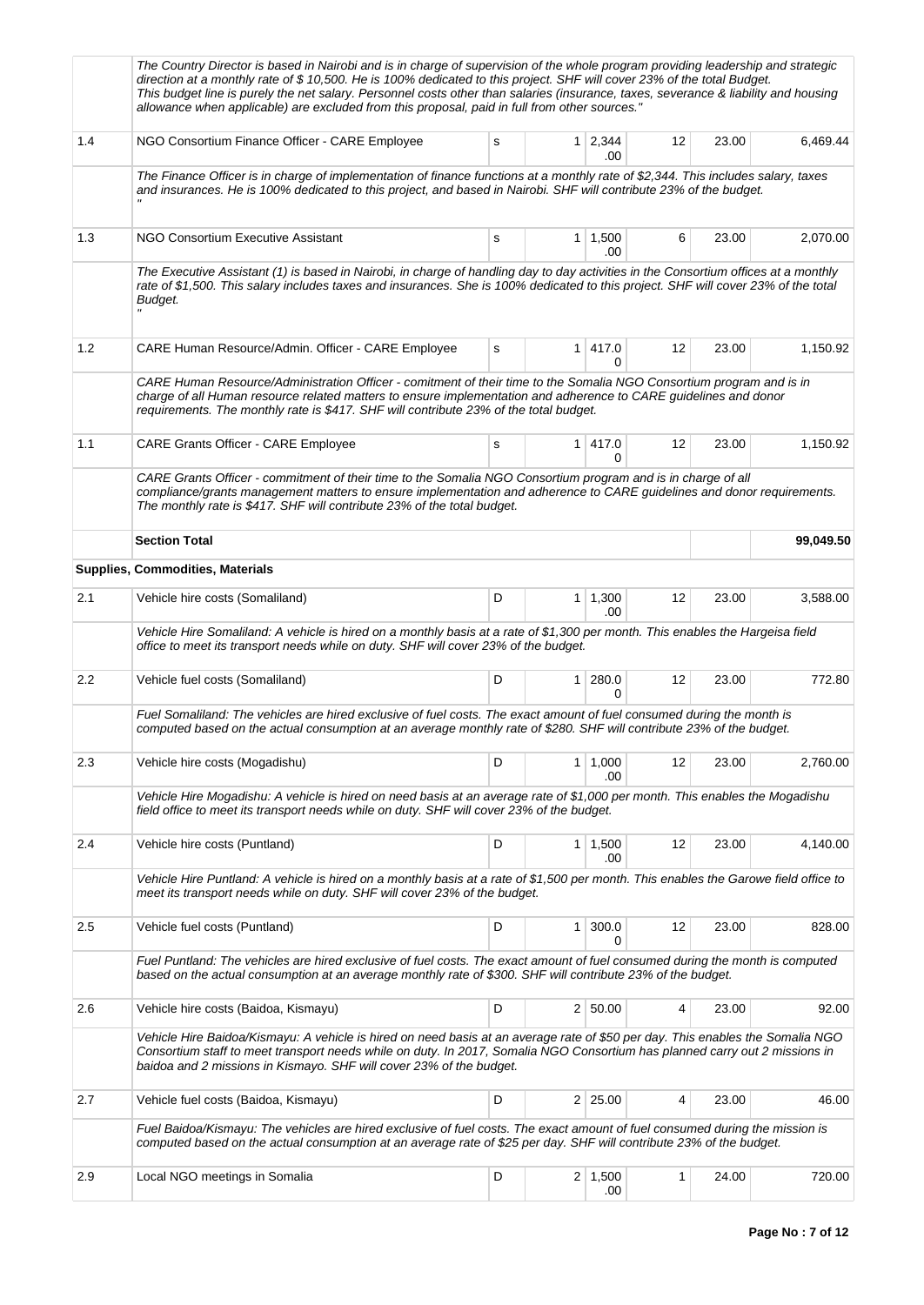|               | Local NGO Meetings in Somalia: Local NGOs still remain the primary providers of humanitarian assistance in Somalia as they<br>are able to acess unrestricted regions. Local NGO engagement with the NGO Consortium is low and therefore the Consortium<br>continues to strive to increase their engagement. Thus, consultation with Local NGOs is paramount in understanding their<br>concerns and consulting them on the best way forward. These meetings are to take place in the main towns of<br>Somalia/Somaliland (Mogadishu, Garowe, Haregiesa). 2 meetings will be held at an average rate of \$1500. SHF will contribute<br>24% of the budget. |       |                 |                       |                |       |           |  |  |  |  |
|---------------|---------------------------------------------------------------------------------------------------------------------------------------------------------------------------------------------------------------------------------------------------------------------------------------------------------------------------------------------------------------------------------------------------------------------------------------------------------------------------------------------------------------------------------------------------------------------------------------------------------------------------------------------------------|-------|-----------------|-----------------------|----------------|-------|-----------|--|--|--|--|
| 2.8           | Consultative meeting with Government and NGOs for 20<br>participants                                                                                                                                                                                                                                                                                                                                                                                                                                                                                                                                                                                    | D     |                 | $4 \mid 1,125$<br>.00 | $\mathbf{1}$   | 24.00 | 1,080.00  |  |  |  |  |
|               | Consultative meetings with Government and NGOs: The working environment in Somalia/Somaliland continues to be erratic and<br>thus, to keep abreast with the changes, the NGO Consortium plans to regularly engage Governments. This aims to enable<br>understanding of policies put in place as well as develop consistent constructive dialogue between Governments and NGOs. 4<br>fora will be held at an average rate of \$1125 with 24 participants. SHF will contribute 24% of the budget.                                                                                                                                                         |       |                 |                       |                |       |           |  |  |  |  |
|               | <b>Section Total</b>                                                                                                                                                                                                                                                                                                                                                                                                                                                                                                                                                                                                                                    |       |                 |                       |                |       | 14,026.80 |  |  |  |  |
|               | <b>Contractual Services</b>                                                                                                                                                                                                                                                                                                                                                                                                                                                                                                                                                                                                                             |       |                 |                       |                |       |           |  |  |  |  |
| 4.2           | Capacity Building/Training for NGOs                                                                                                                                                                                                                                                                                                                                                                                                                                                                                                                                                                                                                     | 24.00 | 1,440.00        |                       |                |       |           |  |  |  |  |
|               | Capacity building/Training for NGOs: The operating environment in Somalia/Somaliland is changing considerably. To keep up<br>with the changing context of Somalia, training for NGOs will enable them to remain relevant to the communities they serve, as<br>well as allow for capacity building in areas of need at a rate of \$500 with 37 participants. There will be 2 trainings per region<br>making a total of 6 trainings per year. SHF will contribute 24% of the budget.                                                                                                                                                                      |       |                 |                       |                |       |           |  |  |  |  |
| 4.4           | Website Development                                                                                                                                                                                                                                                                                                                                                                                                                                                                                                                                                                                                                                     | D     |                 | $12 \mid 300.0$<br>0  | $\mathbf{1}$   | 23.81 | 857.16    |  |  |  |  |
|               | Website development : Upgrade of the website to make it user friendly both for members and the NGO Consortium Secretariat<br>making it easier to issue electronic invoices especially during the registration process, upgrading functions that are currently not<br>functioning effectively at an average monthly rate of \$300. SHF will contribute 23.81% of the budget.                                                                                                                                                                                                                                                                             |       |                 |                       |                |       |           |  |  |  |  |
| 4.3           | Evaluation of Somalia NGO Consortium & Strategy<br>Development                                                                                                                                                                                                                                                                                                                                                                                                                                                                                                                                                                                          | D     | 1               | 840.0<br>0            | 25             | 24.00 | 5,040.00  |  |  |  |  |
|               | Evaluation: The 2014 - 2016 NGO Consortium Strategic Plan expires at the end of 2016. The Consortium plans to hire a<br>consultant to review the 2016 Strategic Plan so as to better inform development of the 2017 - 2019 Strategic Plan therefore<br>ensuring the Consortium's continuity; above all, its relevance to its members. These will be held at an average rate of \$840. SHF<br>will contribute 24% of the budget.                                                                                                                                                                                                                         |       |                 |                       |                |       |           |  |  |  |  |
| 4.1           | Consultancies                                                                                                                                                                                                                                                                                                                                                                                                                                                                                                                                                                                                                                           | D     |                 | $6 \mid 2,500$<br>.00 | $\overline{2}$ | 24.00 | 7,200.00  |  |  |  |  |
|               | The Consortium plans to hire consultants (3) for capacity building for NGOs as well as relevant context specific research &<br>analysis of pertinent arising issuses that will inform NGOs on best practices at an average daily rate of \$500. SHF will cover 24%<br>of the budget.                                                                                                                                                                                                                                                                                                                                                                    |       |                 |                       |                |       |           |  |  |  |  |
|               | <b>Section Total</b>                                                                                                                                                                                                                                                                                                                                                                                                                                                                                                                                                                                                                                    |       |                 |                       |                |       | 14,537.16 |  |  |  |  |
| <b>Travel</b> |                                                                                                                                                                                                                                                                                                                                                                                                                                                                                                                                                                                                                                                         |       |                 |                       |                |       |           |  |  |  |  |
| 5.1           | Flight between Kenya and Somalia                                                                                                                                                                                                                                                                                                                                                                                                                                                                                                                                                                                                                        | D     | 30 <sup>1</sup> | 334.0<br>0            | 1              | 23.00 | 2,304.60  |  |  |  |  |
|               | This includes flight tickets for staff flying within Somalia and between Somalia and Nairobi for implementation and monitoring of<br>the project. It is estimated that, on average, the country director will make 10 trips, 7 program staff will make 2 trips each during<br>the year and 6 trips for consultants doing evaluation at a monthly rate of \$334. SHF will contribute 23% of the budget.                                                                                                                                                                                                                                                  |       |                 |                       |                |       |           |  |  |  |  |
|               | <b>Section Total</b>                                                                                                                                                                                                                                                                                                                                                                                                                                                                                                                                                                                                                                    |       |                 |                       |                |       | 2,304.60  |  |  |  |  |
|               | <b>General Operating and Other Direct Costs</b>                                                                                                                                                                                                                                                                                                                                                                                                                                                                                                                                                                                                         |       |                 |                       |                |       |           |  |  |  |  |
| 7.1           | Office rent Nairobi                                                                                                                                                                                                                                                                                                                                                                                                                                                                                                                                                                                                                                     | D     |                 | $1 \mid 3,350$<br>.00 | 3              | 23.00 | 2,311.50  |  |  |  |  |
|               | Regional offices rent is rent cost for the Nairobi office (\$3350 per month for 3 months for a total of \$10050). Somalia NGO<br>Consortium shares the field offices with International NGO safety Organisation. INSO have signed an MOU whereby SNC will<br>contribute an equivalent of 3 months rent per year. SHF will cover approximately 23% of the total budget.                                                                                                                                                                                                                                                                                  |       |                 |                       |                |       |           |  |  |  |  |
| 7.2           | Office rent contribution - 3 field offices                                                                                                                                                                                                                                                                                                                                                                                                                                                                                                                                                                                                              | D     |                 | $1 \mid 5,300$<br>.00 | 3              | 23.00 | 3,657.00  |  |  |  |  |
|               | Regional offices rent is rent cost for the field offices in Hargeisa (\$1400 per month for 3 months for a total of \$4200), Garowe (900<br>per month for 3 months for a total of \$2700), Mogadishu (\$3000 per month for 3 months for a total of \$9000). Somalia NGO<br>Consortium shares the field offices with International NGO safety Organisation. INSO have signed an MOU whereby SNC will<br>contribute an equivalent of 3 months rent per year. SHF will cover approximately 23% of the total budget.                                                                                                                                         |       |                 |                       |                |       |           |  |  |  |  |
| 7.3           | Office internet costs (Nairobi)                                                                                                                                                                                                                                                                                                                                                                                                                                                                                                                                                                                                                         | D     | 1 <sup>1</sup>  | 500.0<br>0            | 12             | 23.00 | 1,380.00  |  |  |  |  |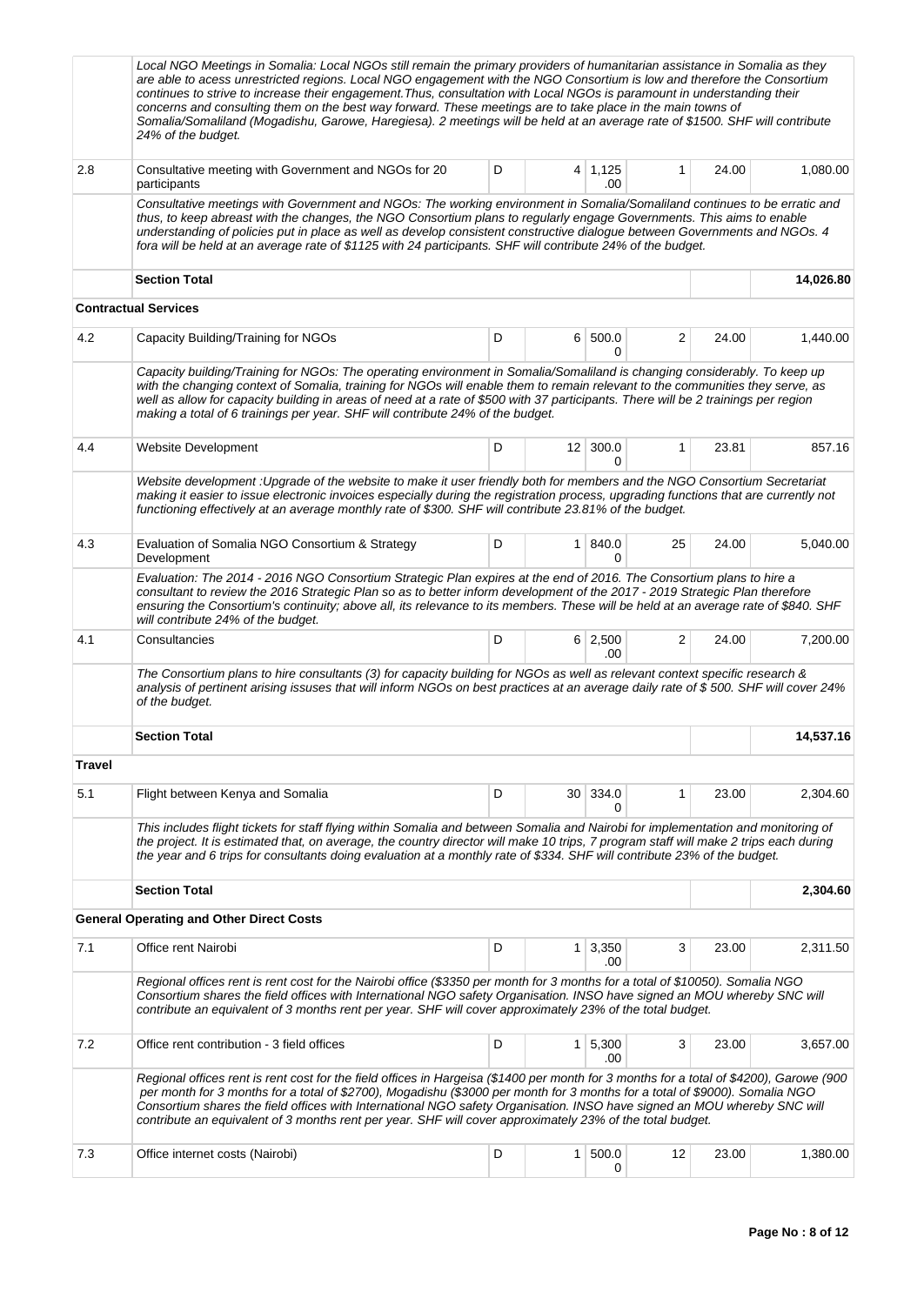|                         | The office internet Nairobi is vital in order for Somalia NGO Consortium to maintain communication with its members and other<br>stakeholders at a monthly rate of \$500. SHF will cover 23% of the budget.                                                                                                                                       |            |              |           |                   |       |            |  |  |  |  |
|-------------------------|---------------------------------------------------------------------------------------------------------------------------------------------------------------------------------------------------------------------------------------------------------------------------------------------------------------------------------------------------|------------|--------------|-----------|-------------------|-------|------------|--|--|--|--|
| 7.4                     | Website Hosting and other web services (Nairobi)                                                                                                                                                                                                                                                                                                  | D          |              | 1   88.00 | $12 \overline{ }$ | 23.00 | 242.88     |  |  |  |  |
|                         | The Website Hosting is vital in order for Somalia NGO Consortium to maintain communication with its members and other<br>stakeholders at a monthly rate of \$84. This includes massmailing at a rate of \$36 per month, email hosting at a rate of \$88 per<br>month and webhosting at a rate of \$2 per month. SHF will cover 23% of the budget. |            |              |           |                   |       |            |  |  |  |  |
| 7.5                     | Internet Costs and IT costs (Field)                                                                                                                                                                                                                                                                                                               | 12         | 23.00        | 2,235.60  |                   |       |            |  |  |  |  |
|                         | The office internet (Field offices, Mogadishu, Garowe, Somaliland) are vital in order for Somalia NGO Consortium to maintain<br>communication with its member and other stakeholders at a monthly rate of \$810. SHF will cover 23% of the budget.                                                                                                |            |              |           |                   |       |            |  |  |  |  |
| 7.6                     | Financial Services (bank charges and commissions) - Nairobi                                                                                                                                                                                                                                                                                       | 12         | 23.00        | 276.00    |                   |       |            |  |  |  |  |
|                         | Bank fees are transactional and monthly bank fees to facilitate payments for programme activities for Nairobi offices at a monthly<br>rate of \$100 per month. SHF will contribute 23% of the budget.                                                                                                                                             |            |              |           |                   |       |            |  |  |  |  |
| 7.7                     | Financial Services (bank charges and commissions) - Somalia                                                                                                                                                                                                                                                                                       | D          | $\mathbf{1}$ | 60.00     | 12                | 23.00 | 165.60     |  |  |  |  |
|                         | Bank fees are transactional and monthly bank fees to facilitate payments for programme activities for Somalia offices at a<br>monthly rate of \$60 per month. SHF will contribute 23% of the budget.                                                                                                                                              |            |              |           |                   |       |            |  |  |  |  |
|                         | <b>Section Total</b>                                                                                                                                                                                                                                                                                                                              |            |              | 10,268.58 |                   |       |            |  |  |  |  |
| <b>SubTotal</b>         |                                                                                                                                                                                                                                                                                                                                                   | 140,186.64 |              |           |                   |       |            |  |  |  |  |
| Direct                  |                                                                                                                                                                                                                                                                                                                                                   |            |              |           |                   |       |            |  |  |  |  |
| Support                 | 10,841.28                                                                                                                                                                                                                                                                                                                                         |            |              |           |                   |       |            |  |  |  |  |
| <b>PSC Cost</b>         |                                                                                                                                                                                                                                                                                                                                                   |            |              |           |                   |       |            |  |  |  |  |
| <b>PSC Cost Percent</b> |                                                                                                                                                                                                                                                                                                                                                   |            |              |           |                   |       | 7.00       |  |  |  |  |
| <b>PSC Amount</b>       |                                                                                                                                                                                                                                                                                                                                                   |            |              |           |                   |       | 9,813.06   |  |  |  |  |
| <b>Total Cost</b>       |                                                                                                                                                                                                                                                                                                                                                   |            |              |           |                   |       | 149,999.70 |  |  |  |  |

**Project Locations**

| <b>Location</b>      | <b>Estimated</b><br>percentage<br>of budget<br>for each<br><b>location</b> |            | <b>Estimated number of beneficiaries</b> | for each location     |              | <b>Activity Name</b>                                                                                                                                                                                                                                                                                                                                                                                                                                                                                                                                                                                                                                                                                                                                                                                                                                                                                                                                                                                                                                                                                                                                                                                                                            |
|----------------------|----------------------------------------------------------------------------|------------|------------------------------------------|-----------------------|--------------|-------------------------------------------------------------------------------------------------------------------------------------------------------------------------------------------------------------------------------------------------------------------------------------------------------------------------------------------------------------------------------------------------------------------------------------------------------------------------------------------------------------------------------------------------------------------------------------------------------------------------------------------------------------------------------------------------------------------------------------------------------------------------------------------------------------------------------------------------------------------------------------------------------------------------------------------------------------------------------------------------------------------------------------------------------------------------------------------------------------------------------------------------------------------------------------------------------------------------------------------------|
|                      |                                                                            | <b>Men</b> | <b>Women</b>                             | <b>Boys   Girls  </b> | <b>Total</b> |                                                                                                                                                                                                                                                                                                                                                                                                                                                                                                                                                                                                                                                                                                                                                                                                                                                                                                                                                                                                                                                                                                                                                                                                                                                 |
| Banadir -> Mogadishu | 30                                                                         | 13         | 7                                        |                       |              | 20 Activity 1.1.1 : Provide an effective platform for<br>coordination and communication mechanisms for<br>NGOs working in Somalia<br>Activity 1.1.2 : Facilitate information sharing with<br>NGOs and other key actors appropriate to<br>enhance effective communication and<br>coordination.<br>Activity 2.1.1 : Represent NGO members in<br>coordination forums negotiating in their interest.<br>Activity 2.1.2 : Facilitate advocacy initiatives by<br>developing briefings and statements to articulate<br>key NGO concerns.<br>Activity 3.1.1 : Centralise information on capacity<br>building opportunities through the Consortium<br>Skills Development Hub on the website as well<br>as disseminate capacity building opportunities.<br>Activity 3.1.2 : Promote training on risk<br>management & accountability, Working in<br>Somalia and monitoring & evaluation to increase<br>aid effectiveness through greater principled<br>engagement.<br>Activity 4.1.1 : Facilitation of meetings between<br>NGOs and Government/Regional Administrative<br>representatives.<br>Activity 4.1.2 : NGO position on administrative<br>issues clearly articulated to all relevant<br>stakeholders and disseminated to NGO<br>Consortium members. |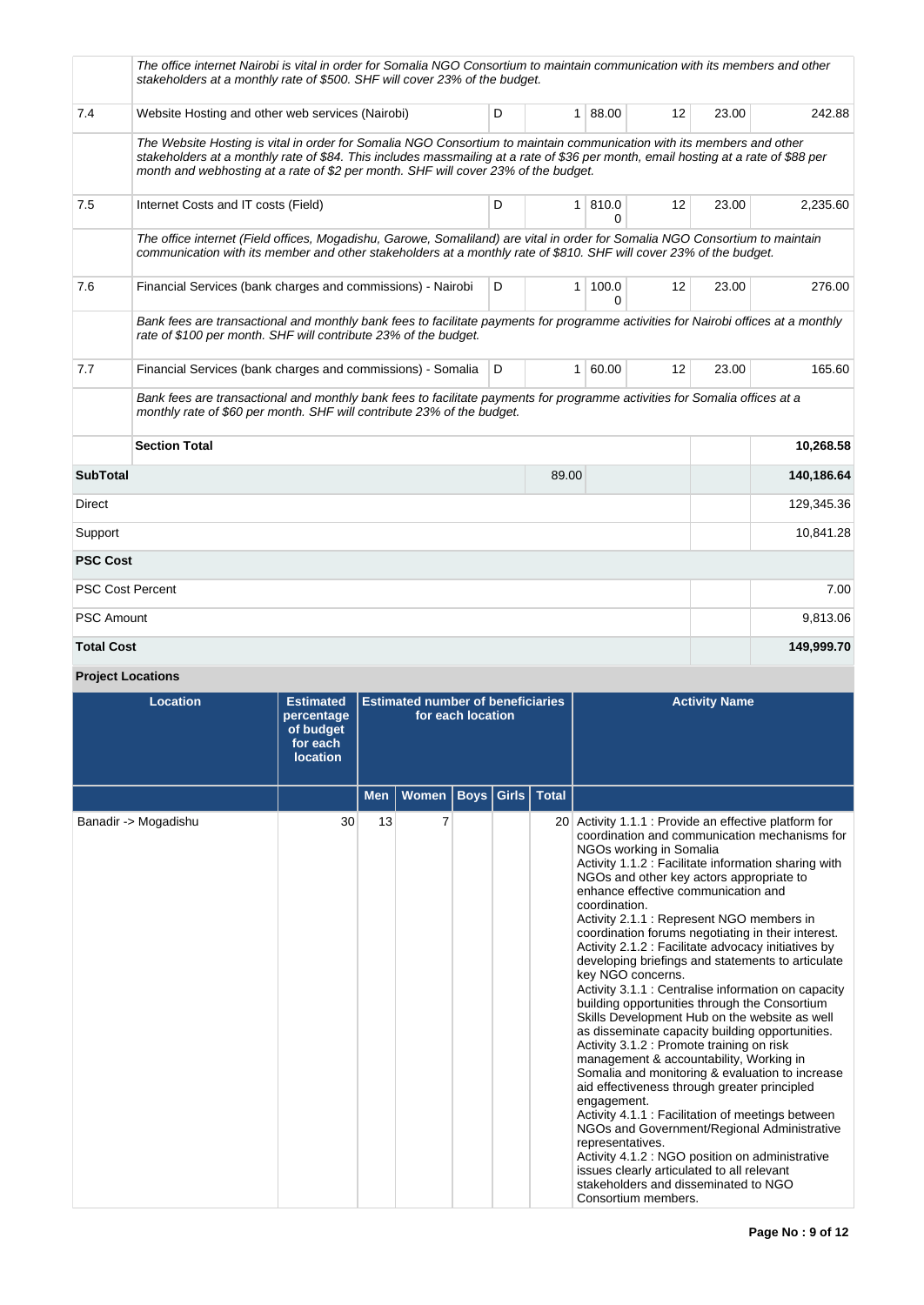| Bari -> Bossaso -> Bossaso | 3              | 3              | $\overline{2}$ |  | 5 Activity 1.1.1 : Provide an effective platform for<br>coordination and communication mechanisms for<br>NGOs working in Somalia<br>Activity 1.1.2 : Facilitate information sharing with<br>NGOs and other key actors appropriate to<br>enhance effective communication and<br>coordination.<br>Activity 2.1.1: Represent NGO members in<br>coordination forums negotiating in their interest.<br>Activity 2.1.2 : Facilitate advocacy initiatives by<br>developing briefings and statements to articulate<br>key NGO concerns.<br>Activity 3.1.1 : Centralise information on capacity<br>building opportunities through the Consortium<br>Skills Development Hub on the website as well<br>as disseminate capacity building opportunities.<br>Activity 3.1.2 : Promote training on risk<br>management & accountability, Working in<br>Somalia and monitoring & evaluation to increase<br>aid effectiveness through greater principled<br>engagement.<br>Activity 4.1.1: Facilitation of meetings between<br>NGOs and Government/Regional Administrative<br>representatives.<br>Activity 4.1.2 : NGO position on administrative<br>issues clearly articulated to all relevant<br>stakeholders and disseminated to NGO<br>Consortium members.    |
|----------------------------|----------------|----------------|----------------|--|-------------------------------------------------------------------------------------------------------------------------------------------------------------------------------------------------------------------------------------------------------------------------------------------------------------------------------------------------------------------------------------------------------------------------------------------------------------------------------------------------------------------------------------------------------------------------------------------------------------------------------------------------------------------------------------------------------------------------------------------------------------------------------------------------------------------------------------------------------------------------------------------------------------------------------------------------------------------------------------------------------------------------------------------------------------------------------------------------------------------------------------------------------------------------------------------------------------------------------------------------|
| Bay -> Baidoa -> Baidoa    | $\overline{2}$ | $\overline{7}$ | 3              |  | 10 Activity 1.1.1 : Provide an effective platform for<br>coordination and communication mechanisms for<br>NGOs working in Somalia<br>Activity 1.1.2 : Facilitate information sharing with<br>NGOs and other key actors appropriate to<br>enhance effective communication and<br>coordination.<br>Activity 2.1.1 : Represent NGO members in<br>coordination forums negotiating in their interest.<br>Activity 2.1.2 : Facilitate advocacy initiatives by<br>developing briefings and statements to articulate<br>key NGO concerns.<br>Activity 3.1.1 : Centralise information on capacity<br>building opportunities through the Consortium<br>Skills Development Hub on the website as well<br>as disseminate capacity building opportunities.<br>Activity 3.1.2 : Promote training on risk<br>management & accountability, Working in<br>Somalia and monitoring & evaluation to increase<br>aid effectiveness through greater principled<br>engagement.<br>Activity 4.1.1 : Facilitation of meetings between<br>NGOs and Government/Regional Administrative<br>representatives.<br>Activity 4.1.2 : NGO position on administrative<br>issues clearly articulated to all relevant<br>stakeholders and disseminated to NGO<br>Consortium members. |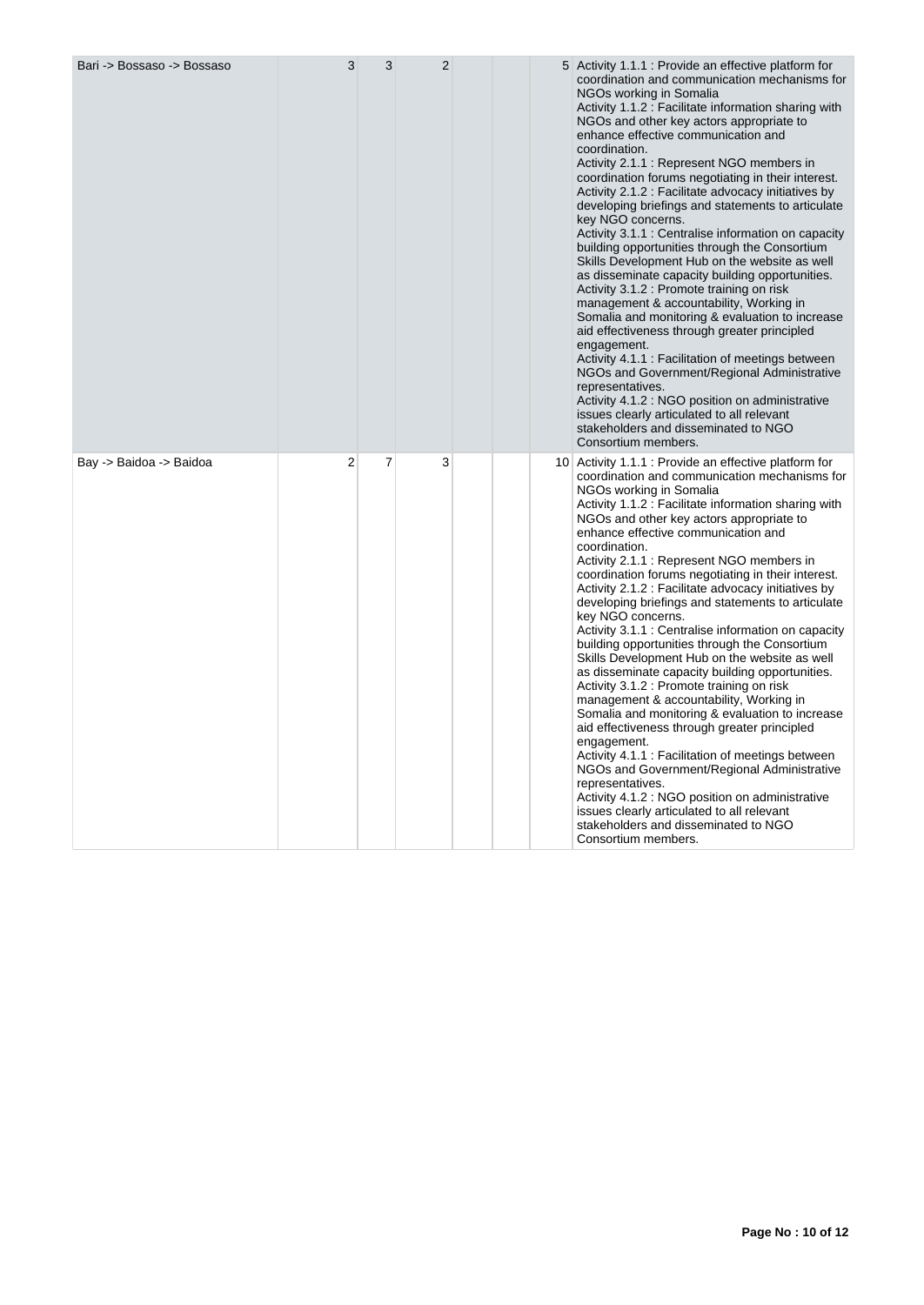| Lower Juba -> Kismayo -> Kismayo | 3              | $\overline{7}$ | 3 |  | 10 Activity 1.1.1 : Provide an effective platform for<br>coordination and communication mechanisms for<br>NGOs working in Somalia<br>Activity 1.1.2 : Facilitate information sharing with<br>NGOs and other key actors appropriate to<br>enhance effective communication and<br>coordination.<br>Activity 2.1.1 : Represent NGO members in<br>coordination forums negotiating in their interest.<br>Activity 2.1.2 : Facilitate advocacy initiatives by<br>developing briefings and statements to articulate<br>key NGO concerns.<br>Activity 3.1.1 : Centralise information on capacity<br>building opportunities through the Consortium<br>Skills Development Hub on the website as well<br>as disseminate capacity building opportunities.<br>Activity 3.1.2 : Promote training on risk<br>management & accountability, Working in<br>Somalia and monitoring & evaluation to increase<br>aid effectiveness through greater principled<br>engagement.<br>Activity 4.1.1 : Facilitation of meetings between<br>NGOs and Government/Regional Administrative<br>representatives.<br>Activity 4.1.2 : NGO position on administrative<br>issues clearly articulated to all relevant<br>stakeholders and disseminated to NGO<br>Consortium members. |
|----------------------------------|----------------|----------------|---|--|-------------------------------------------------------------------------------------------------------------------------------------------------------------------------------------------------------------------------------------------------------------------------------------------------------------------------------------------------------------------------------------------------------------------------------------------------------------------------------------------------------------------------------------------------------------------------------------------------------------------------------------------------------------------------------------------------------------------------------------------------------------------------------------------------------------------------------------------------------------------------------------------------------------------------------------------------------------------------------------------------------------------------------------------------------------------------------------------------------------------------------------------------------------------------------------------------------------------------------------------------|
| Mudug -> Gaalkacyo -> Gaalkacyo  | $\overline{2}$ | $\overline{7}$ | 3 |  | 10 Activity 1.1.1 : Provide an effective platform for<br>coordination and communication mechanisms for<br>NGOs working in Somalia<br>Activity 1.1.2 : Facilitate information sharing with<br>NGOs and other key actors appropriate to<br>enhance effective communication and<br>coordination.<br>Activity 2.1.1 : Represent NGO members in<br>coordination forums negotiating in their interest.<br>Activity 2.1.2 : Facilitate advocacy initiatives by<br>developing briefings and statements to articulate<br>key NGO concerns.<br>Activity 3.1.1 : Centralise information on capacity<br>building opportunities through the Consortium<br>Skills Development Hub on the website as well<br>as disseminate capacity building opportunities.<br>Activity 3.1.2 : Promote training on risk<br>management & accountability, Working in<br>Somalia and monitoring & evaluation to increase<br>aid effectiveness through greater principled<br>engagement.<br>Activity 4.1.1 : Facilitation of meetings between<br>NGOs and Government/Regional Administrative<br>representatives.<br>Activity 4.1.2 : NGO position on administrative<br>issues clearly articulated to all relevant<br>stakeholders and disseminated to NGO<br>Consortium members. |